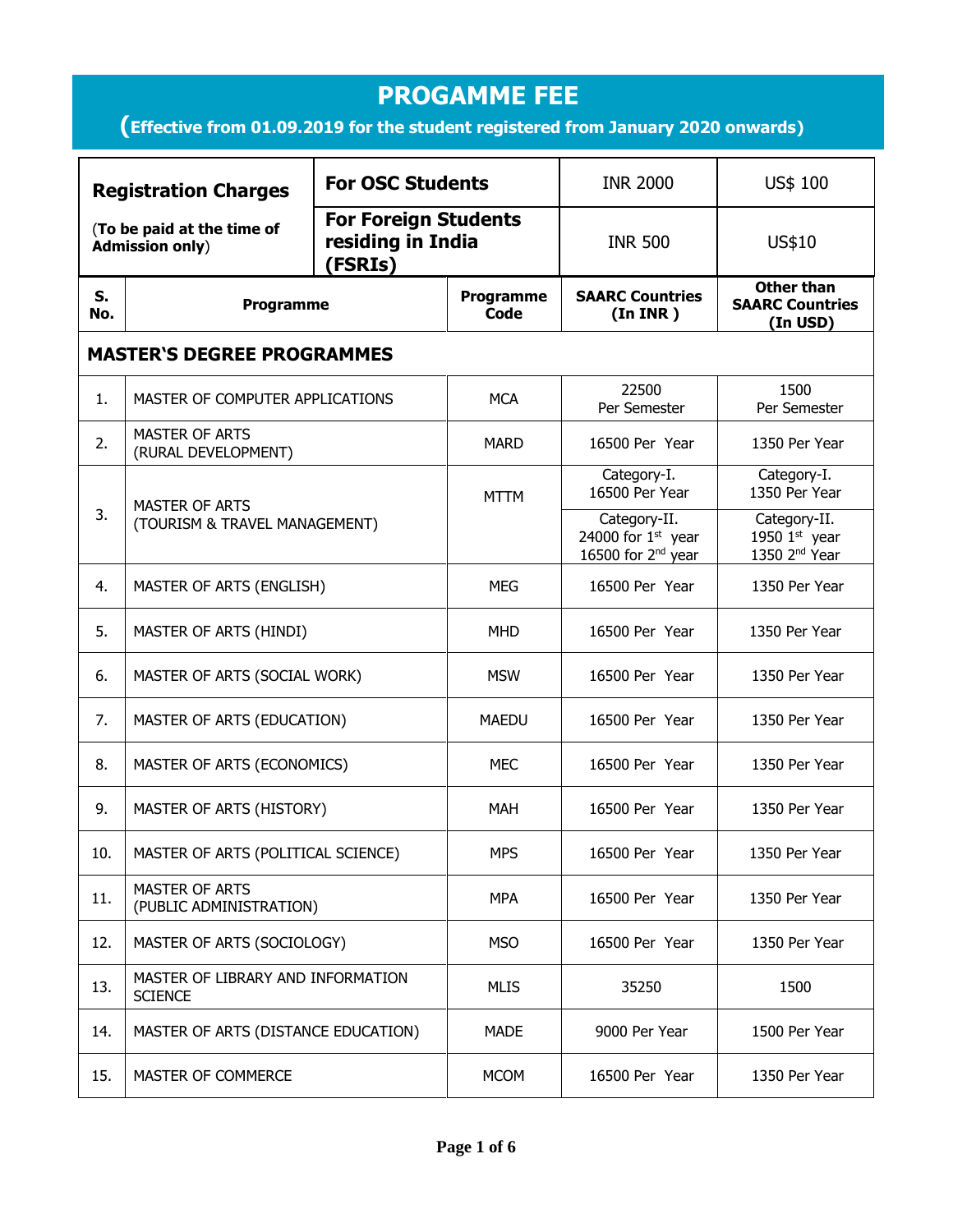| S.<br>No.                                    | Programme                                                                                    | <b>Programme</b><br><b>Code</b> | <b>SAARC Countries</b><br>(In <b>INR</b> )                                      | <b>Other than</b><br><b>SAARC Countries</b><br>(In USD)                        |  |  |
|----------------------------------------------|----------------------------------------------------------------------------------------------|---------------------------------|---------------------------------------------------------------------------------|--------------------------------------------------------------------------------|--|--|
| 16.                                          | MASTER OF COMMERCE<br>(FINANCE & TAXATION)                                                   | MCOM (F&T)                      | 16500                                                                           | 1500                                                                           |  |  |
| 17.                                          | MASTER OF BUSINESS ADMINISTRATION<br>(Direct Entry in PGHRM, PGDFM, PGDMM,<br>PGDOM, PGDFMP) | <b>MBA</b>                      | 4500 Per Course                                                                 | 375 Per Course                                                                 |  |  |
| 18.                                          | MASTER OF BUSINESS ADMINISTRATION<br>(BANKING & FINANCE)                                     | <b>MBF</b>                      | 4500 Per Course                                                                 | 375 Per Course                                                                 |  |  |
|                                              | <b>BACHELOR'S DEGREE PROGRAMMES</b>                                                          |                                 |                                                                                 |                                                                                |  |  |
| 19                                           | BACHELORS OF COMPUTER APPLICATIONS                                                           | <b>BCA</b>                      | 18000<br>Per Semester                                                           | 1500<br>Per Semester                                                           |  |  |
| 20                                           | BACHELOR OF COMMERCE WITH MAJOR<br>IN ACCOUNTANCY AND FINANCE                                | <b>B.COM</b><br>(A & F)         | 15000                                                                           | 900                                                                            |  |  |
| 21                                           | <b>BACHELOR OF SOCIAL WORK</b><br>(Revised from July'2020 session)                           | BSW / BSWG                      | 10500<br>Per Year                                                               | 750<br>Per Year                                                                |  |  |
| 22                                           | BACHELOR OF LIBRARY AND<br><b>INFORMATION SCIENCES</b>                                       | <b>BLIS</b>                     | 22500                                                                           | 1500                                                                           |  |  |
| 23                                           | B.SC. NURSING ( POST BASIC) (FOR FSRI<br>ONLY)                                               | BSCN (PB)                       | 37500<br>Per Year                                                               | 3000<br>Per Year                                                               |  |  |
| 24                                           | BACHELOR of ARTS (TOURISM STUDIES)                                                           | <b>BTS</b>                      | 10500<br>Per Year                                                               | 750<br>Per Year                                                                |  |  |
| <b>CBCS BASED BACHELOR DEGREE PROGRAMMES</b> |                                                                                              |                                 |                                                                                 |                                                                                |  |  |
|                                              | <b>BACHELOR OF ARTS</b>                                                                      |                                 | 10500 Per Year                                                                  | 750 Per Year                                                                   |  |  |
| 25                                           | ( PSYCHOLOGY DISCIPLINE :-<br>1. ON OFFER FOR FSRI ONLY<br>2. ADDITIONAL FEE TO BE PAID)     | <b>BAG</b>                      | Additional fee of INR<br>2500 Per Year to be<br>paid for Psychology<br>courses) | Additional fee of USD<br>100 Per Year to be<br>paid for Psychology<br>courses) |  |  |
| 26                                           | <b>BACHELOR OF COMMERCE</b>                                                                  | <b>BCOMG</b>                    | 10500<br>Per Year                                                               | 750<br>Per Year                                                                |  |  |
| 27                                           | BACHELOR OF SCIENCE (FOR FSRI ONLY)                                                          | <b>BSCG</b>                     | 15000<br>Per Year                                                               | 1125<br>Per Year                                                               |  |  |
|                                              | <b>BACHELOR'S (HONOUR) DEGREE PROGRAMMES</b>                                                 |                                 |                                                                                 |                                                                                |  |  |
| 28                                           | BACHELOR OF ARTS (HONOURS)<br><b>ECONOMICS</b>                                               | <b>BAECH</b>                    | 10500<br>Per Year                                                               | 750<br>Per Year                                                                |  |  |
| 29                                           | BACHELOR OF ARTS (HONOURS) HISTORY                                                           | <b>BAHIH</b>                    | 10500<br>Per Year                                                               | 750<br>Per Year                                                                |  |  |
| 30                                           | BACHELOR OF ARTS (HONOURS) POLITICAL<br><b>SCIENCE</b>                                       | <b>BAPSH</b>                    | 10500<br>Per Year                                                               | 750<br>Per Year                                                                |  |  |
| 31                                           | BACHELOR OF ARTS (HONOURS)<br>PSYCHOLOGY (FOR FSRI ONLY)                                     | <b>BAPCH</b>                    | $(10500 + 2500)$<br>Per Year                                                    | $(750 + 100)$<br>Per Year                                                      |  |  |
| 32                                           | BACHELOR OF ARTS (HONOURS) PUBLIC<br>ADMINISTRATION                                          | <b>BAPAH</b>                    | 10500<br>Per Year                                                               | 750<br>Per Year                                                                |  |  |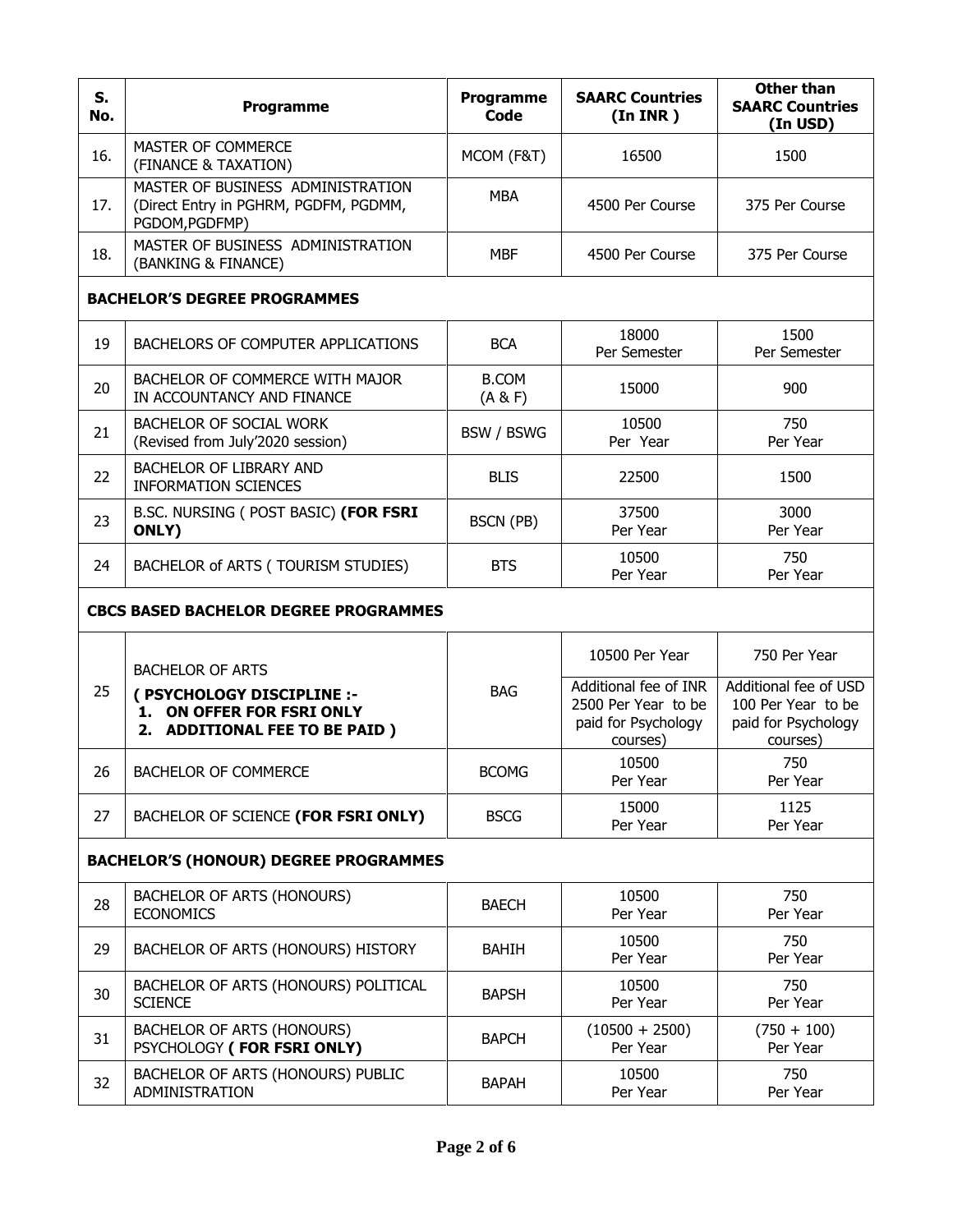| S.<br>No. | Programme                                                                                                                        | Programme<br><b>Code</b> | <b>SAARC Countries</b><br>(In INR) | <b>Other than</b><br><b>SAARC Countries</b><br>(In USD) |
|-----------|----------------------------------------------------------------------------------------------------------------------------------|--------------------------|------------------------------------|---------------------------------------------------------|
| 33        | BACHELOR OF ARTS (HONOURS) SOCIOLOGY                                                                                             | <b>BASOH</b>             | 10500<br>Per Year                  | 750<br>Per Year                                         |
| 34        | BACHELOR OF SCIENCE (HONOURS)<br>ANTHROPOLOGY (FOR FSRI OLY)                                                                     | <b>BSCANH</b>            | 10500<br>Per Year                  | 750<br>Per Year                                         |
| 35        | BACHELOR OF ARTS ENGLISH (HONOURS)                                                                                               | <b>BAEGH</b>             | 10500<br>Per Year                  | 750<br>Per Year                                         |
| 36        | BACHELOR OF ARTS HINDI (HONOURS)                                                                                                 | <b>BAHDH</b>             | 10500<br>Per Year                  | 750<br>Per Year                                         |
|           | <b>DIPLOMA PROGRAMMES</b>                                                                                                        |                          |                                    |                                                         |
| 37        | POST GRADUATE DIPLOMA IN COMPUTER<br>APPLICATION                                                                                 | <b>PGDCA</b>             | 22500<br>Per Semester              | 1500<br>Per Semester                                    |
| 38        | POST GRADUATE DIPLOMA IN DISASTER<br><b>MANAGEMENT</b>                                                                           | <b>PGDDM</b>             | 22500                              | 1500                                                    |
| 39        | POST GRADUATE DIPLOMA IN RURAL<br><b>DEVELOPMENT</b>                                                                             | <b>PGDRD</b>             | 22500                              | 1500                                                    |
| 40        | POST GRADUATE DIPLOMA IN RURAL<br>INTERNATIONAL BUSINESS OPERATIONS                                                              | <b>PGDIBO</b>            | 22500                              | 1500                                                    |
| 41        | POST GRADUATE IN ENVIRONMENT AND<br>SUSTAINABLE DEVELOPMENT                                                                      | <b>PGDESD</b>            | 22500                              | 1500                                                    |
| 42        | POST GRADUATE DIPLOMA IN<br>JOURNALISM AND MASS<br>COMMUNICATION                                                                 | <b>PGJMC</b>             | 22500                              | 1500                                                    |
| 43        | POST GRADUATE DIPLOMA IN HIGHER<br><b>EDUCATIAON</b>                                                                             | <b>PGDHE</b>             | 22500                              | 1500                                                    |
| 44        | POST GRADUATE DIPLOMA AND<br><b>MANAGEMENT</b>                                                                                   | <b>PGDSLM</b>            | 22500                              | 1500                                                    |
| 45        | POST GRADUATE DIPLOMA IN INTELLECTUAL<br>PROPERTY RIGHTS                                                                         | <b>PGDIPR</b>            | 22500                              | 1500                                                    |
| 46        | POST GRADUATE DIPLOMA IN HOSPITAL<br>AND HEALTH MANAGEMENT (FOR FSRI<br><b>ONLY) (OFFERED ONLY IN JANUARY</b><br><b>SESSION)</b> | <b>PGDHHM</b>            | 75000                              | 6750                                                    |
| 47        | POST GRADUATE DIPLOMA IN MATERNAL<br>AND CHILD HEALTH (FOR FSRI ONLY)<br>(OFFERED ONLY IN JANUARY SESSION)                       | <b>PGDMCH</b>            | 75000                              | 6750                                                    |
| 48        | DIPLOMA IN EARLY CHILDHOOD CARE AND<br><b>EDUCATION</b>                                                                          | <b>DECE</b>              | 15000                              | 1125                                                    |
| 49        | DIPLOMA IN NUTRITION & HEALTH<br><b>EDUCATION</b>                                                                                | <b>DNHE</b>              | 15000                              | 1125                                                    |
| 50        | DIPLOMA IN TOURISM STUDIES                                                                                                       | <b>DTS</b>               | 15000                              | 1125                                                    |
| 51        | DIPLOMA IN CREATIVE WRITING IN ENGLISH                                                                                           | <b>DCE</b>               | 15000                              | 1125                                                    |
| 52        | DIPLOMA IN HIV AND FAMILY EDUCTION                                                                                               | <b>DAFE</b>              | 15000                              | 1125                                                    |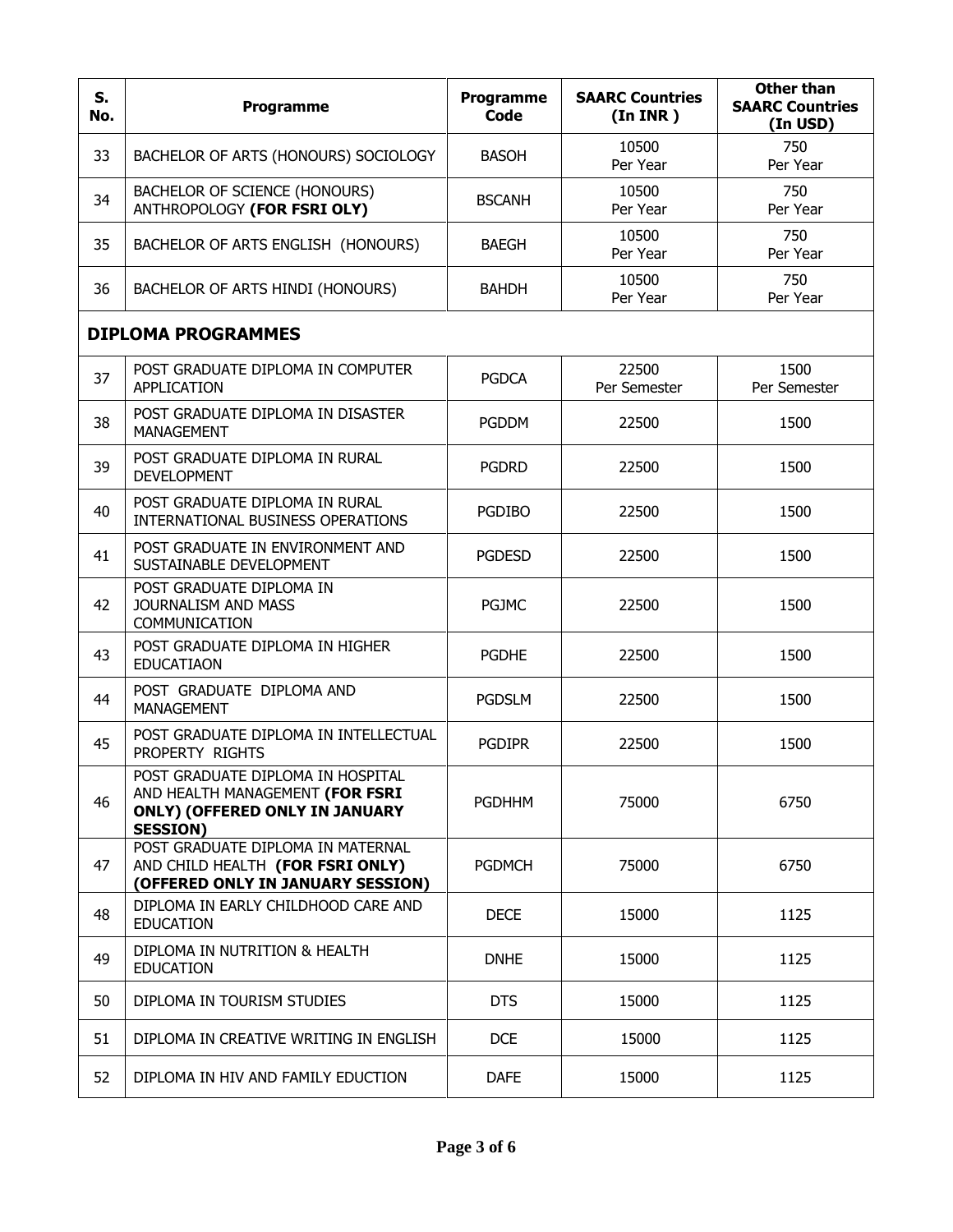| S.<br>No.                     | Programme                                                                                                                      | <b>Programme</b><br>Code | <b>SAARC Countries</b><br>(In <b>INR</b> ) | <b>Other than</b><br><b>SAARC Countries</b><br>(In USD) |  |
|-------------------------------|--------------------------------------------------------------------------------------------------------------------------------|--------------------------|--------------------------------------------|---------------------------------------------------------|--|
| 53                            | DIPLOMA IN WOMEN'S EMPOWERMENT AND<br><b>DEVELOPMENT</b>                                                                       | <b>DWED</b>              | 15000                                      | 1125                                                    |  |
| 54                            | DIPLOMA IN VALUE ADDED PRODUCTS FROM<br><b>FRUITS AND VEGETABLE</b><br>(OFFERED ONLY IN JULY SESSION)                          | <b>DVAPFV</b>            | 48000                                      | 3825                                                    |  |
| 55                            | DIPLOMA IN PRODUCTION OF VALUE ADDED<br>PRODUCTS FROM CEREALS, PULSES AND<br>OILSEEDS (OFFERED ONLY IN JULY<br><b>SESSION)</b> | <b>DPVCPO</b>            | 45000                                      | 3510                                                    |  |
| <b>CERTIFICATE PROGARAMES</b> |                                                                                                                                |                          |                                            |                                                         |  |
| 56                            | CERTIFICATE IN DISASTER MANAGEMENT                                                                                             | <b>CDM</b>               | 7500                                       | 600                                                     |  |
| 57                            | CERTIFICATE IN ENVIRONMENTAL STUDIES                                                                                           | <b>CES</b>               | 7500                                       | 600                                                     |  |
| 58                            | CERTIFICATE IN TEACHING OF ENGLISH AS A<br><b>SECOND LANGUAGE</b>                                                              | <b>CTE</b>               | 7500                                       | 600                                                     |  |
| 59                            | CERTIFICATE IN HIV AND FAMILY<br><b>EDUCATION</b>                                                                              | <b>CAFE</b>              | 7500                                       | 600                                                     |  |
| 60                            | CERTIFICATE AIN HEALTH CARE WASTE<br>MANAGEMENT (FOR FSRI ONLY)                                                                | <b>CHCWM</b>             | 7500                                       | 600                                                     |  |
| 61                            | CERTIFICATE IN TOURISM STUDIES                                                                                                 | <b>CTS</b>               | 7500                                       | 600                                                     |  |
| 62                            | CERTIFICATE IN FOOD AND NUTRITION                                                                                              | <b>CFN</b>               | 7500                                       | 600                                                     |  |
| 63                            | CERTIFICATE IN NUTRITION AND CHILD<br><b>CARE</b>                                                                              | <b>CNCC</b>              | 7500                                       | 600                                                     |  |
| 64                            | CERTIFICATE IN RURAL DEVELOPMENT                                                                                               | <b>CRD</b>               | 7500                                       | 600                                                     |  |
| 65                            | CERTIFICATE IN HUMAN RIGHTS                                                                                                    | <b>CHR</b>               | 7500                                       | 600                                                     |  |
| 66                            | CERTIFICATE IN CONSUMER PROTECTIOIN                                                                                            | <b>CCP</b>               | 7500                                       | 600                                                     |  |
| 67                            | CERTIFICATE IN GUIDANCE                                                                                                        | <b>CIG</b>               | 7500                                       | 600                                                     |  |
| 68                            | CERTIFICATE PROGRAMME IN LABORATAROY<br>TECHNIQUES (FOR FSRI ONLY)                                                             | <b>CPLT</b>              | 7500                                       | 600                                                     |  |
| 69                            | CERTIFICATE PROGRAMME IN TEACHING OF<br>PRIMARY MATAHEMATICS (FOR FSRI ONLY)<br>(OFFERED ONLY IN JULY SESSION)                 | <b>CTPM</b>              | 7500                                       | 600                                                     |  |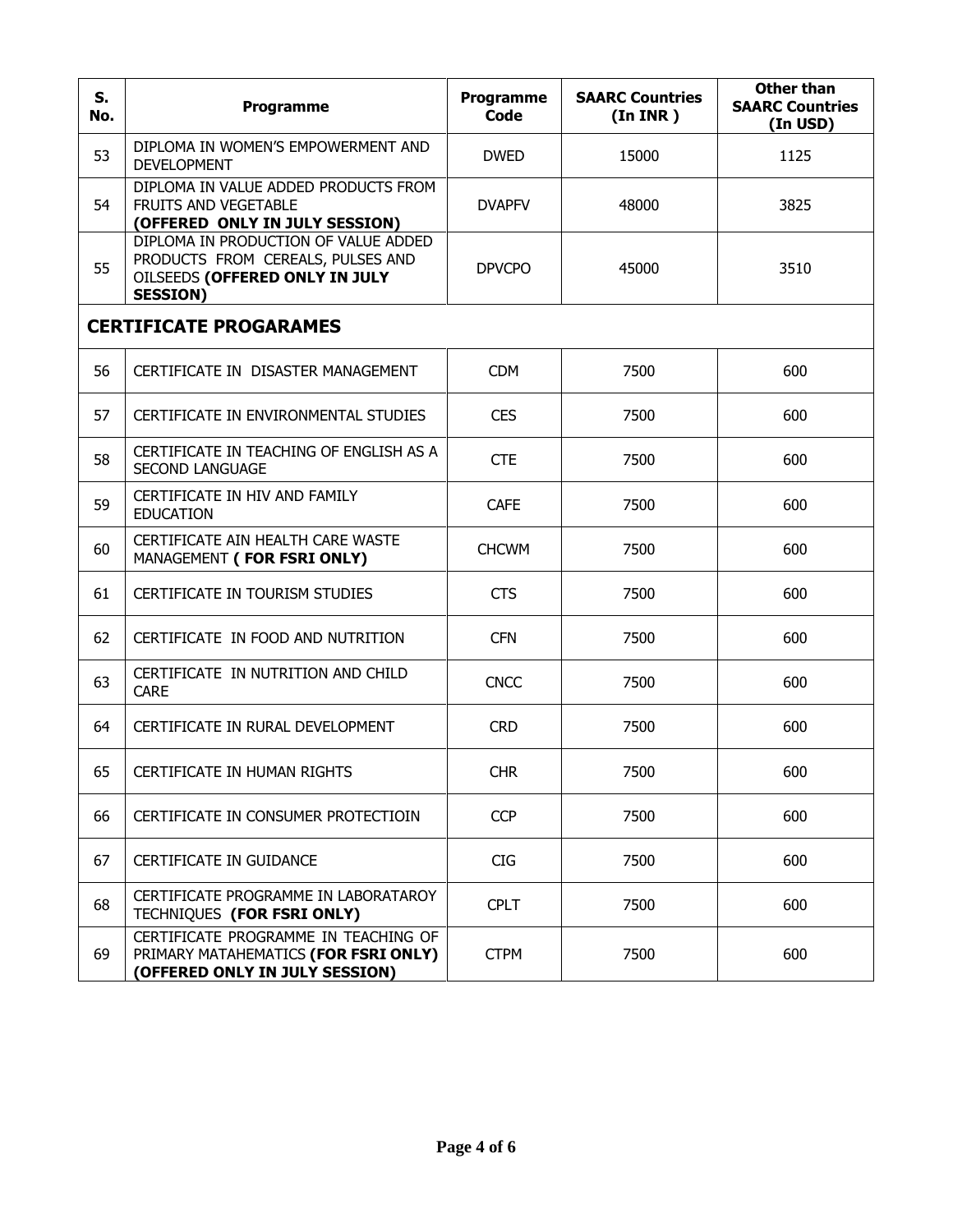## **PRO-RATA FEE (For Re-admission )**

**(For the student registered from January 2020 onwards)**

| S.<br>No.    | <b>Programme Code</b>              | Total no.<br>of courses | No. of<br><b>Credits</b> | <b>Pro-Rata Fee for</b><br><b>SAARC Countries from</b><br>Jan' 2020 Session<br>(in INR) | <b>Pro-Rata Fee for Other</b><br>than SAARC Countries<br>from Jan' 2020 Session<br>(in USD) |  |
|--------------|------------------------------------|-------------------------|--------------------------|-----------------------------------------------------------------------------------------|---------------------------------------------------------------------------------------------|--|
|              |                                    |                         |                          | <b>Pro-rata Fee</b><br><b>Per Credit</b>                                                | <b>Pro-rata Fee</b><br><b>Per Credit</b>                                                    |  |
| $\mathbf{1}$ | <b>MADE</b>                        | 10                      | 60                       | 300                                                                                     | 50                                                                                          |  |
| 2            | <b>MEG</b>                         | 8                       | 64                       | 500                                                                                     | 40                                                                                          |  |
| 3            | <b>MHD</b>                         | 11                      | 64                       | 500                                                                                     | 40                                                                                          |  |
| 4            | <b>MEC</b>                         | 11                      | 66                       | 500                                                                                     | 40                                                                                          |  |
| 5            | <b>MAH</b>                         | 9                       | 64                       | 500                                                                                     | 40                                                                                          |  |
| 6            | <b>MPS</b>                         | 10                      | 64                       | 500                                                                                     | 40                                                                                          |  |
| 7            | <b>MPA</b>                         | 8                       | 64                       | 500                                                                                     | 40                                                                                          |  |
| 8            | <b>MSO</b>                         | 8                       | 64                       | 500                                                                                     | 40                                                                                          |  |
| 9            | <b>MSW</b>                         | 13                      | 66                       | 500                                                                                     | 40                                                                                          |  |
| 10           | <b>MARD</b>                        | 10                      | 66                       | 500                                                                                     | 40                                                                                          |  |
| 11           | <b>MTTM</b>                        | CAT-1. (16)             | 68                       | 500                                                                                     | 40                                                                                          |  |
|              |                                    | CAT-2. (20)             | 100                      | 300                                                                                     | 30                                                                                          |  |
| 12           | M.Com.                             | 12                      | 72                       | 500                                                                                     | 40                                                                                          |  |
| 13           | M.Com. (F&T)                       |                         | 30                       | 600                                                                                     | 50                                                                                          |  |
| 14           | <b>MAEDU</b>                       | 11                      | 68                       | 500                                                                                     | 40                                                                                          |  |
| 15           | MCA (revised sylb.)                | 31                      | 108                      | 1300                                                                                    | 80                                                                                          |  |
| 16           | MLIS (revised sylb.)               | 9                       | 36                       | 1000                                                                                    | 40                                                                                          |  |
| 17           | <b>MBA</b>                         |                         |                          | Not Applicable                                                                          | Not Applicable                                                                              |  |
| 18           | <b>MBF</b>                         |                         |                          | Not Applicable                                                                          | Not Applicable                                                                              |  |
| 19           | BCA (pre-rev/<br>revised syllabus) | 23 (PR)<br>39(R)        | 99                       | 1100                                                                                    | 90                                                                                          |  |
| 20           | <b>BAG</b>                         | --                      |                          |                                                                                         |                                                                                             |  |
| 21           | <b>BCOMG</b>                       | $-$                     |                          | Total Programme Fee ÷<br>Total No. of Credits                                           | Total Programme Fee ÷<br>Total No. of Credits                                               |  |
| 22           | <b>BSCG</b>                        | $-$                     |                          |                                                                                         |                                                                                             |  |
| 23           | <b>BAECH</b>                       | --                      |                          |                                                                                         | Total Programme Fee ÷<br><b>Total No. of Credits</b>                                        |  |
| 24           | <b>BAHIH</b>                       | $-$                     |                          |                                                                                         |                                                                                             |  |
| 25           | <b>BAPSH</b>                       | $-$                     |                          | Total Programme Fee ÷<br>Total No. of Credits                                           |                                                                                             |  |
| 26           | <b>BAPCH</b>                       | $-$                     |                          |                                                                                         |                                                                                             |  |
| 27           | <b>BAPAH</b>                       | --                      |                          |                                                                                         |                                                                                             |  |
| 28           | <b>BASOH</b>                       | --                      |                          |                                                                                         |                                                                                             |  |
| 29           | <b>BSCANH</b>                      | --                      |                          |                                                                                         |                                                                                             |  |
| 30           | <b>BAEGH</b>                       | --                      |                          |                                                                                         |                                                                                             |  |
| 31           | <b>BAHDH</b>                       | --                      |                          |                                                                                         |                                                                                             |  |
| 32           | B.Com. (A&F), CA&A<br>AND F&CA     |                         | 32                       | 500                                                                                     | 30                                                                                          |  |